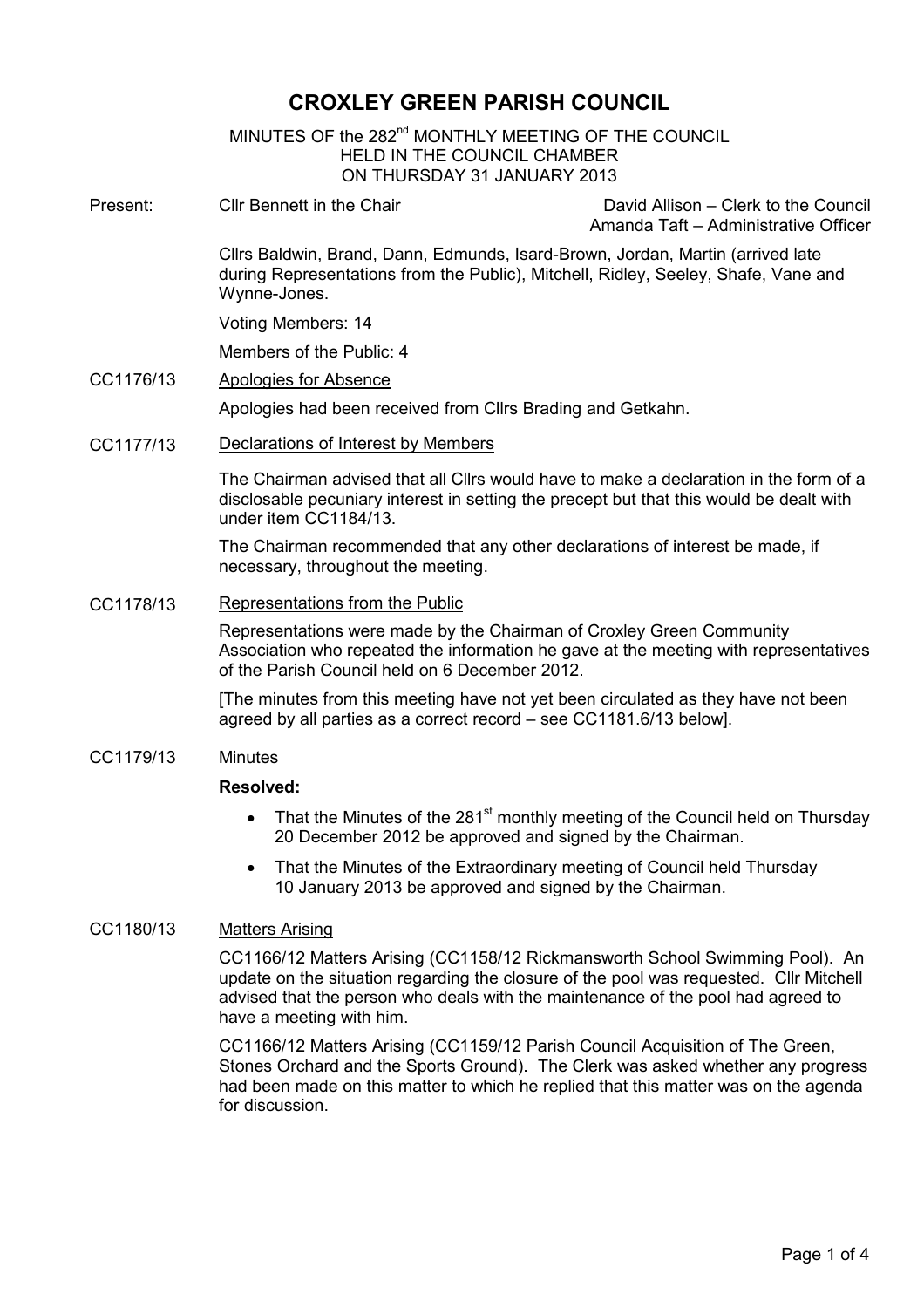# CC1181/13 Committee Reports

# CC1181.1/13 Environment and Amenity Committee Tuesday 4 December 2012

#### Resolved:

- It was noted that the Environment and Amenity meeting scheduled for 4 December 2012 was cancelled.
- CC1181.2/13 Any matters arising

There were no matters arising.

CC1181.3/13 Planning and Development Committee held on Wednesday 5 December and Wednesday 19 December 2012

## Resolved:

- That the Minutes of the Planning and Development Committee held on Wednesday 19 December 2012 be adopted as reports of the meetings.
- It was noted that the Planning and Development meeting scheduled for 5 December 2012 was cancelled.

# CC1181.4/13 Any matters arising

PD1986/12 (Planning Applications). A Cllr asked why application 12/1968/FUL (Tesco's renewal of planning application 08/2239/FUL) had been discussed. The Chairman advised that the Parish Council objected as the same views were held for the renewal of the application as they were when the original application was discussed.

## CC1181.5/13 Finance and Administration Committee held 13 December 2012

## Resolved:

• That the Minutes of the Finance and Administration Committee held on 13 December 2012 be adopted as a report of the meeting.

#### CC1181.6/13 Any matters arising

FA866/12 Matters Arising (FA858/12 Matters Arising; FA849/12 Matters Arising; FA840/12 Matters Arising; FA829/12 Matters Arising; FA822/12 Community Hall). The Clerk was asked when the minutes from the meeting would be circulated and he advised that he was still waiting for confirmation that they were a correct record.

FA867/12 Monthly Accounts. The Clerk was asked why the accounts are not circulated with the agenda to which he replied that the accounts are not prepared at the time the agenda is issued.

# CC1182/13 Village Centre Project

This item was introduced by the Chairman who asked Cllr Mitchell to elaborate. Cllr Mitchell advised that the members of the Village Centre Project Board had met with key stakeholders including representatives from New Road Surgery and Croxley Green Community Club and also an Officer of TRDC. The project was now at the stage of requiring architects; the tenders had been received and are currently in the safe. Once the architects have established what is possible and what will fit, this together with the results from the Community Plan Questionnaire and the current land transfer project will feed into the Community Plan and, it turn, the Neighbourhood Plan.

It was considered that a village centre would be a focal point to bring the village together and create facilities that residents are asking for and they deserve to have. Contrary to these views one Cllr felt that this would turn Croxley from a village into a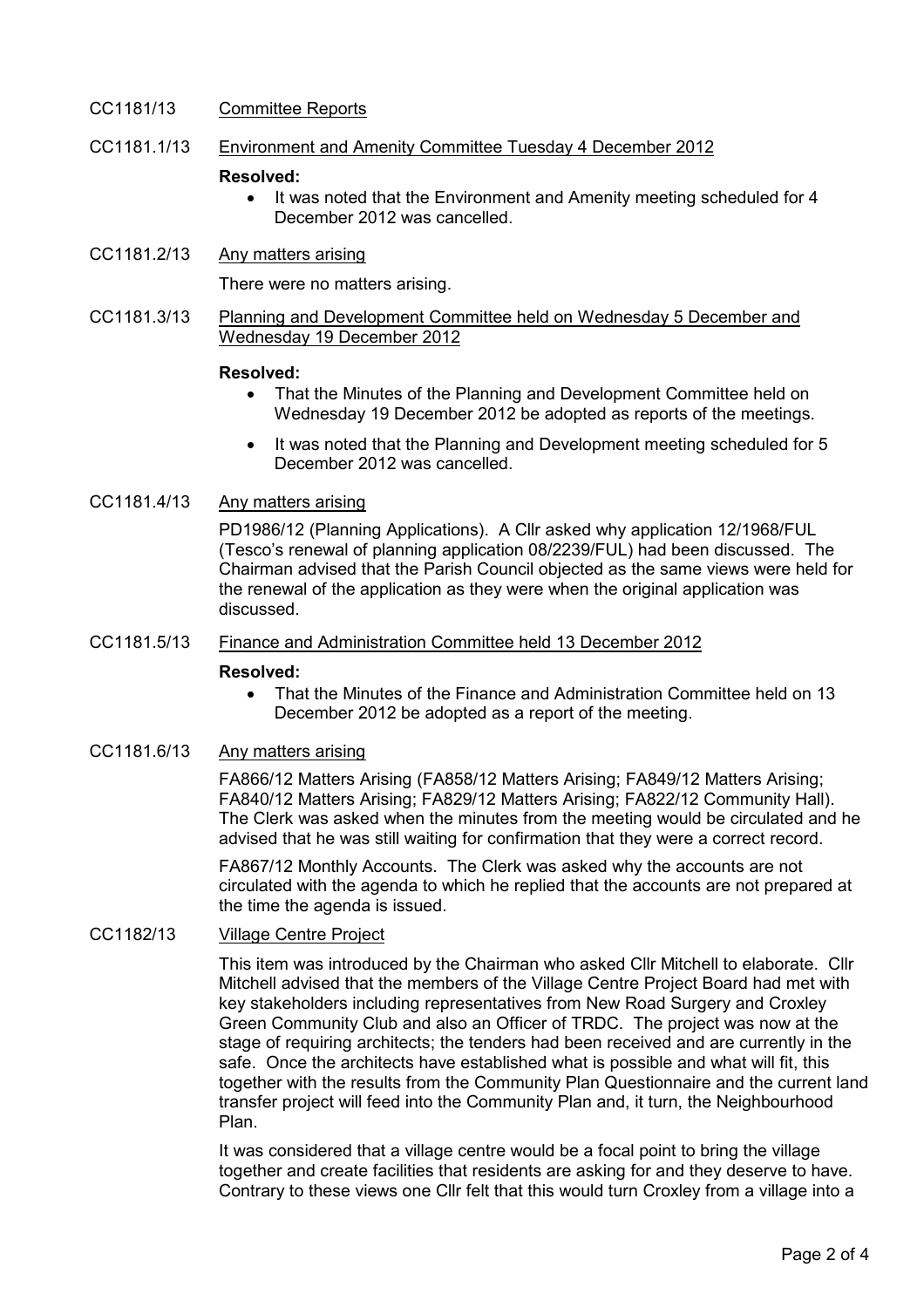suburb. Concern was expressed about the lack of reporting back to Council.

# Resolved:

• That the funding of £3,000 be retained in the budget for 2013/2014 and that the pre-feasibility options are reviewed by Council prior to commencement of public consultation and that updates are given to Council every two months.

## CC1183/13 Rescinding Village Centre Project (CC1075/12)

Cllr Ridley requested that his proposal be withdrawn.

The Clerk stated that he took exception to the first line of the introduction of Cllr Ridley's supporting paper which stated that 'the above motion was never proposed / seconded in May 2012…' as it was factually incorrect. The Clerk wished to make it clear that every resolution is proposed and seconded as set out in the Council's Standing Orders and the vote at the meeting is recorded in the Minutes as 'resolved'.

## CC1184/13 Disclosable Pecuniary Interest in Setting the Precept

The Chairman stated that as of this year, under the Localism Act, all Members must declare a disclosable pecuniary interest in the setting of the Precept. Following guidance from SLCC and NALC, if this dispensation is not sought, Members could be liable to criminal prosecution. The Chairman suspended the meeting for a few minutes in order that all Cllrs could complete and sign their forms. The Clerk pointed out that Cllrs Brading and Getkahn, who had expressed their apologies, could complete their forms in due course and would be included in the dispensation. A recorded vote was requested and Cllrs Baldwin, Bennett, Brand, Dann, Edmunds, Isard-Brown, Jordan, Martin, Mitchell, Ridley, Seeley, Shafe, Vane and Wynne-Jones voted for the proposal.

## Resolved:

- That a general dispensation be granted to all Members who have a disclosable pecuniary interest in setting the Precept and
- That a general dispensation for all Members for setting the Precept continues until the current term of office for Cllrs expires

# CC1185/13 Budgets 2013/14

The Chairman introduced this matter and reminded those present that following the resolution of the Extraordinary meeting of Council held on 10 January 2013 that the Finance and Administration (F&A) Committee budget of £262,291, which includes the Precept, was to be put to Council for ratification. The Clerk pointed out that the £14,315 grant from Three Rivers District Council (included in the budget) probably may not be awarded next year. The Clerk also pointed out that on the figures being discussed there was a difference of £297 which was due to roundings of computer calculations and the actual F&A budget figures figure would be £262,588. The Clerk added that taking all income and expenditure into account, the Council's overall budget would be £265,588.

There was a discussion about the amount that had been agreed under S137 Grants but the Chairman stated that the Minutes of the Extraordinary Meeting held on 10 January had now been agreed and any queries should have been raised with the Clerk prior to this meeting.

A recorded vote was requested and Cllrs Baldwin, Bennett, Brand, Dann, Edmunds, Isard-Brown, Jordan, Martin, Mitchell, Ridley, Seeley, Shafe, Vane and Wynne-Jones voted for the proposal.

## RESOLVED:

• That the Precept for 2013/14 be set at £248,243.